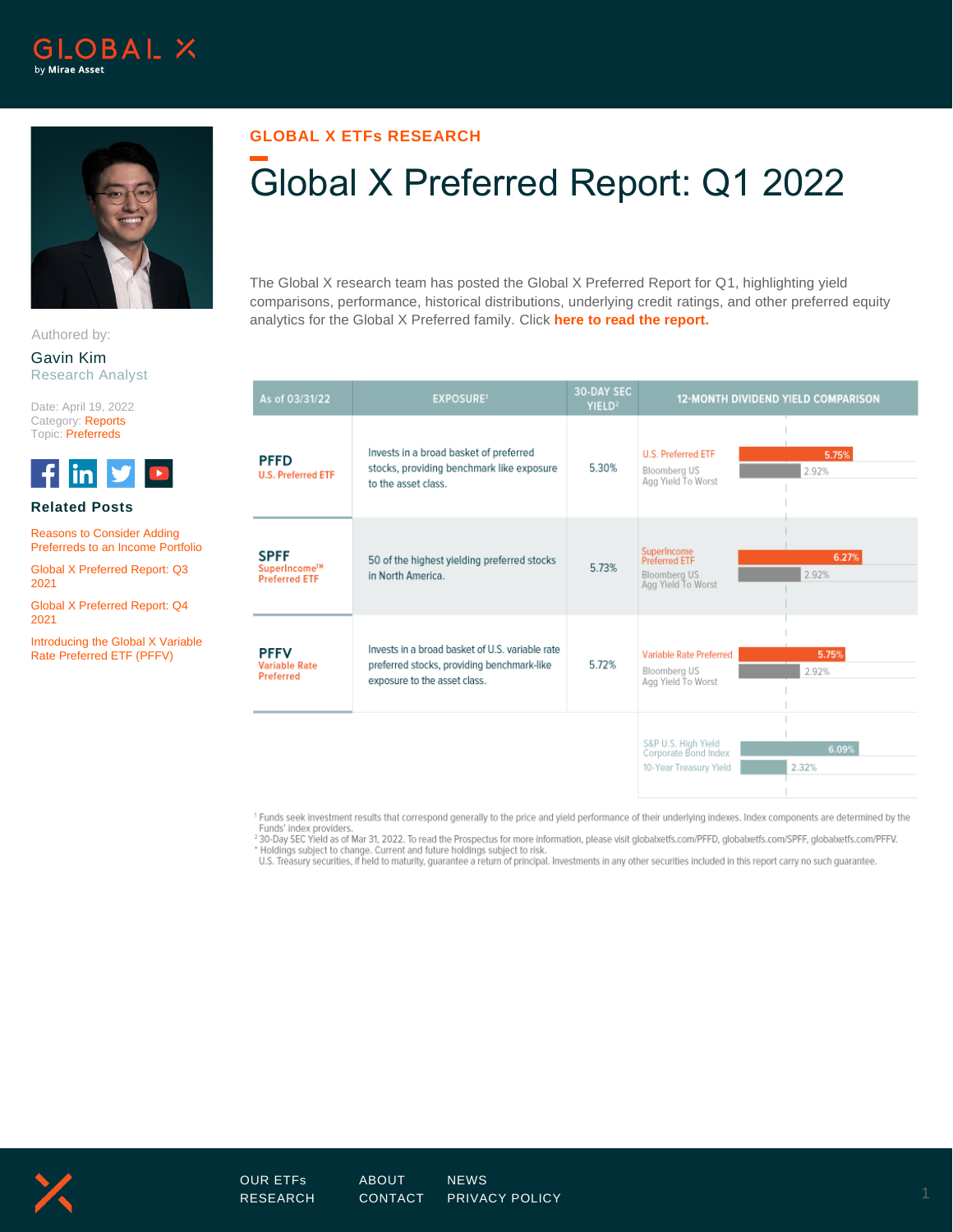

|                                                                                    | <b>Fund Information</b>     |            |                      | <b>Yields</b> |                                       |        |                                                  |  |                                  |  |
|------------------------------------------------------------------------------------|-----------------------------|------------|----------------------|---------------|---------------------------------------|--------|--------------------------------------------------|--|----------------------------------|--|
| As of 03/31/22                                                                     | <b>Ticker</b>               | <b>AUM</b> | <b>Expense Ratio</b> |               | <b>Distribution Yield<sup>®</sup></b> |        | 12-Month<br>Dividend Yield <sup>2</sup>          |  | 30-Day<br>SEC Yield <sup>3</sup> |  |
| <b>Global X U.S. Preferred ETF</b><br>Inception Date 09/11/2017                    | <b>PFFD</b>                 | \$2290 m   |                      | 0.23%         | 5.48%                                 |        | 5.75%                                            |  | 5.30%                            |  |
| Global X SuperIncome™<br><b>Preferred ETF</b><br>Inception Date 07/16/2012         | <b>SPFF</b>                 | \$212.98 m |                      | 0.58%         | 5.98%                                 |        | 6.27%                                            |  | 5.73%                            |  |
| <b>Global X Variable Rate</b><br><b>Preferred ETF</b><br>Inception Date 06/22/2020 | <b>PFFV</b>                 | \$139.32 m |                      | 0.25%         | 5.67%                                 |        | 5.75%                                            |  | 5.72%                            |  |
|                                                                                    | <b>Performance</b>          |            |                      |               |                                       |        |                                                  |  |                                  |  |
| As of 03/31/22                                                                     | <b>Since Fund Inception</b> |            | 1-Year               | 5-Year        |                                       |        | <b>Annualized Since</b><br><b>Fund Inception</b> |  |                                  |  |
|                                                                                    | <b>NAV</b>                  |            | 19.82%               | $-2.91%$      |                                       | $\sim$ |                                                  |  | 4.05%                            |  |
| <b>Global X U.S. Preferred ETF</b><br>Incorporation Both ABM419847                 | <b>Market Price</b>         |            | 20.52%               |               | $-3.01%$                              |        | $\overline{\phantom{a}}$                         |  | 4.19%                            |  |

| Inception Date 09/11/2017                                                          | MCIKEL FIILE        | 20.JZ 10 | $-0.01/0$ |                          | 7.130 |
|------------------------------------------------------------------------------------|---------------------|----------|-----------|--------------------------|-------|
|                                                                                    | <b>PLCR Index</b>   | 20.94%   | $-2.82%$  |                          | 4.26% |
| Global X SuperIncome™<br><b>Preferred ETF</b><br>Inception Date 07/16/2012         | <b>NAV</b>          | 41.40%   | $-0.69%$  | 3.23%                    | 3.63% |
|                                                                                    | <b>Market Price</b> | 43.88%   | $-0.68%$  | 3.24%                    | 3.82% |
|                                                                                    | <b>SPPEYN Index</b> | 49.86%   | $-0.07%$  | 3.78%                    | 4.25% |
| <b>Global X Variable Rate</b><br><b>Preferred ETF</b><br>Inception Date 06/22/2020 | <b>NAV</b>          | 14.15%   | $-0.86%$  | $\overline{\phantom{a}}$ | 7.76% |
|                                                                                    | <b>Market Price</b> | 14.76%   | $-0.73%$  |                          | 8.08% |
|                                                                                    | <b>PFTF</b> Index   | 14.75%   | $-0.58%$  |                          | 8.07% |

The performance data quoted represents past performance. Past performance does not guarantee future results. The investment return and principal value of an investment will fluctuate so that an investor's shares, when sold or redeemed, may be worth more or less than their original cost and current performance may be lower or higher than the performance quoted. For performance data current to the most recent month end, please call 1.888.493.8531, or visit globalxetfs.com.

<sup>1</sup> Distribution Yield: The annual yield an investor would receive if the most recent fund distribution remained the same going forward. The yield represents a single distribution<br>from the fund and does not represent total <sup>2</sup> 12-Month Dividend Yield: The yield an investor would have received if they had held the fund over the last twelve months assuming the most recent NAV. The 12-Month yield is

calculated by summing any income distributions over the past twelve months and dividing by the NAV. <sup>3</sup> 30-Day SEC Yield: A standard yield calculation developed by the Securities and Exchange Commission that allows for fairer comparisons among funds. This figure reflects the

interest earned during the period after deducting the fund's expenses for the period.

**For performance data current to the most recent month- or quarterend or a copy of the Fund prospectus, please visit [PFFD,](https://www.globalxetfs.com/funds/pffd/) [PFFV](https://www.globalxetfs.com/funds/pffv/) and [SPFF.](https://www.globalxetfs.com/funds/spff/)**

Investing involves risk, including the possible loss of principal. Preferred stock is subject to many of the risks associated with debt securities, including interest rate risk. In addition, preferred stock may not pay a dividend, an issuer may suspend payment of dividends on preferred stock at any time, and in certain situations, an issuer may call or redeem its preferred stock or convert it to common stock. High yielding stocks are often speculative, high-risk investments. These companies can be paying out more than they can support and may reduce their dividends or stop paying dividends at any time, which could have a material adverse effect on the stock price of these companies and the fund's performance. International investments may involve risk of capital loss from unfavorable fluctuation in currency values, from differences in generally accepted accounting principles, or from economic or political instability in other nations. Variable and Floating Rate Securities may